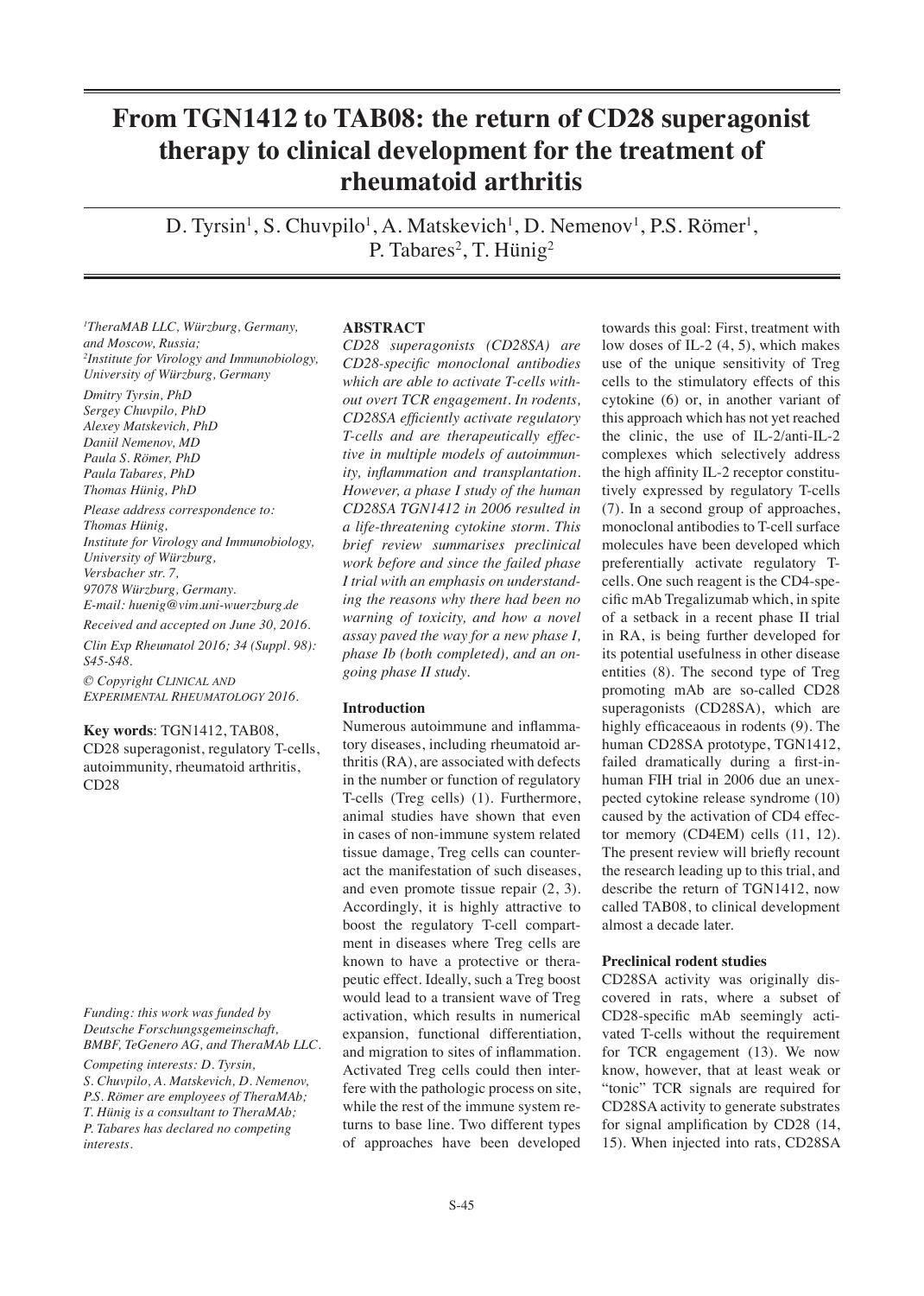#### **Return of CD28 superagonist therapy to clinical development / D. Tyrsin et al.**

expanded all CD4 T-cells at high doses, accompanied by a strong increase in the frequency and activity of Treg cells (16); at low doses, however, the response was restricted to the Treg cells themselves (17). We now know that besides the high sensitivity of Treg cells to IL-2 (6) and their ability to act as an IL-2 sink (18), it is the stronger TCR signalling input of this autoreactive cell type as compared to conventional T-cells (19) that reduces the amount of CD28SA required to reach an activation threshold (unpublished results).

The transient wave of polyclonal Treg activation observed in response to CD28SA treatment in rats prompted the study of its therapeutic potential in models for human diseases including multiple sclerosis, Guillain-Barré syndrome, type-1 diabetes, glomerulonephritis, and in several models of transplantation (Table I). When later on, also a mouse-specific CD28SA was developed (20), these studies were further extended to graft-*versus*-host disease, infection-associated inflammation and various autoimmune and inflammatory disorders caused by genetic manipulations (Table I). Recently, tissue repair after myocardial infarction and stroke has extended the scope of experimental CD28SA treatment (Table I). In all instances, strong therapeutic effects were observed without discernable adverse side effects. Furthermore, we could demonstrate that as postulated earlier (9), polyclonal Treg activation resulted in the sequential induction of proliferation, a switch in chemokine receptors directing migration to inflamed sites, and expression of effector function (21) (Fig. 1).

In 2002, TeGenero, a spin-off company from the University of Würzburg, initiated the development of a human CD28-specific superagonist. TGN1412, a fully humanised mouse antibody of the IgG4 subclass was extensively tested in cynomolgus macaques, where it binds to CD28 with the same affinity as in humans (22). Since up to 50 mg/ kg was well tolerated in that species, a FIH dose of 0.1 mg/kg was expected to be safe. Shockingly, however, all 6 healthy volunteers (HV) receiving the drug respondedwith a massive cytokine



**Fig. 1.** Proposed mode of action of Theralizumab (TAB08). Treatment with a low dose of the antibody selectively activates Treg cells in lymphoid organs, which divide, enter the circulation, express homing receptors guiding them to sites of inflammation, and use effector functions such as IL-10 to fight inflammation on-site. This model is based on observations in mice, and on *in vitro* studies with human PBMC.

**Table I.** Rodent models of autoimmunity, inflammation, transplantation and tissue repair in which CD28SA-mediated Treg activation have been found therapeutically effective.

| Disease / indication          | Rodent model                       | References       |  |
|-------------------------------|------------------------------------|------------------|--|
| Guillain-Barré-Syndrome       | <b>EAE</b>                         | (27)             |  |
| Multiple Sclerosis            | <b>EAE</b>                         | (17)(28)(29)     |  |
| Acute arthritis               | AA                                 | (30)             |  |
| Chronic arthritis             | G6PI-arthritis                     | (31)             |  |
| Inflammatory bone destruction | TNF-tg mouse                       | (32)             |  |
| Type I diabetes               | <b>BB</b> rat                      | (33)             |  |
| Glomerulonephritis            | rat glomerulonephritis             | (34)             |  |
| <b>IBD</b>                    | <b>DSS</b> colitis                 | (35)             |  |
| Trypanosome inflammation      | T.cruzii infected mice             | (36)             |  |
| Pemphigus vulgaris            | desmoglein 3 immunized mice        | (27)             |  |
| GvHD                          | rat, mouse GvHD                    | (37)(38)         |  |
| Solid organ graft rejection   | kidney, heart, liver, trachea      | (39)(40)(41)(42) |  |
| Stroke                        | mouse central artery occlusion     | (43)             |  |
| Myocardial infarction         | mouse transient coronary occlusion | (44)             |  |

release syndrome requiring intensive care treatment (10). Fortunately, they all eventually recovered, but as a consequence of the incident, TGN1412 development was interrupted and TeGenero went into insolvency.

# **Resumption of preclinical development**

The most important insight into why the cytokine storm experienced in the 2006 HV trial had not been announced

by preclinical work is the finding by the group of Richard Stebbings that CD4 effector memory cells, which are the source of the multiple pro-inflammatory cytokines released by CD28SA stimulation in humans, selectively down-regulate the target molecule CD28 in cynomolgus macaques (11). Accordingly, these monkeys can tolerate extremely high amounts of this potent antibody without discomfort, making the noobserved-adverse-events method used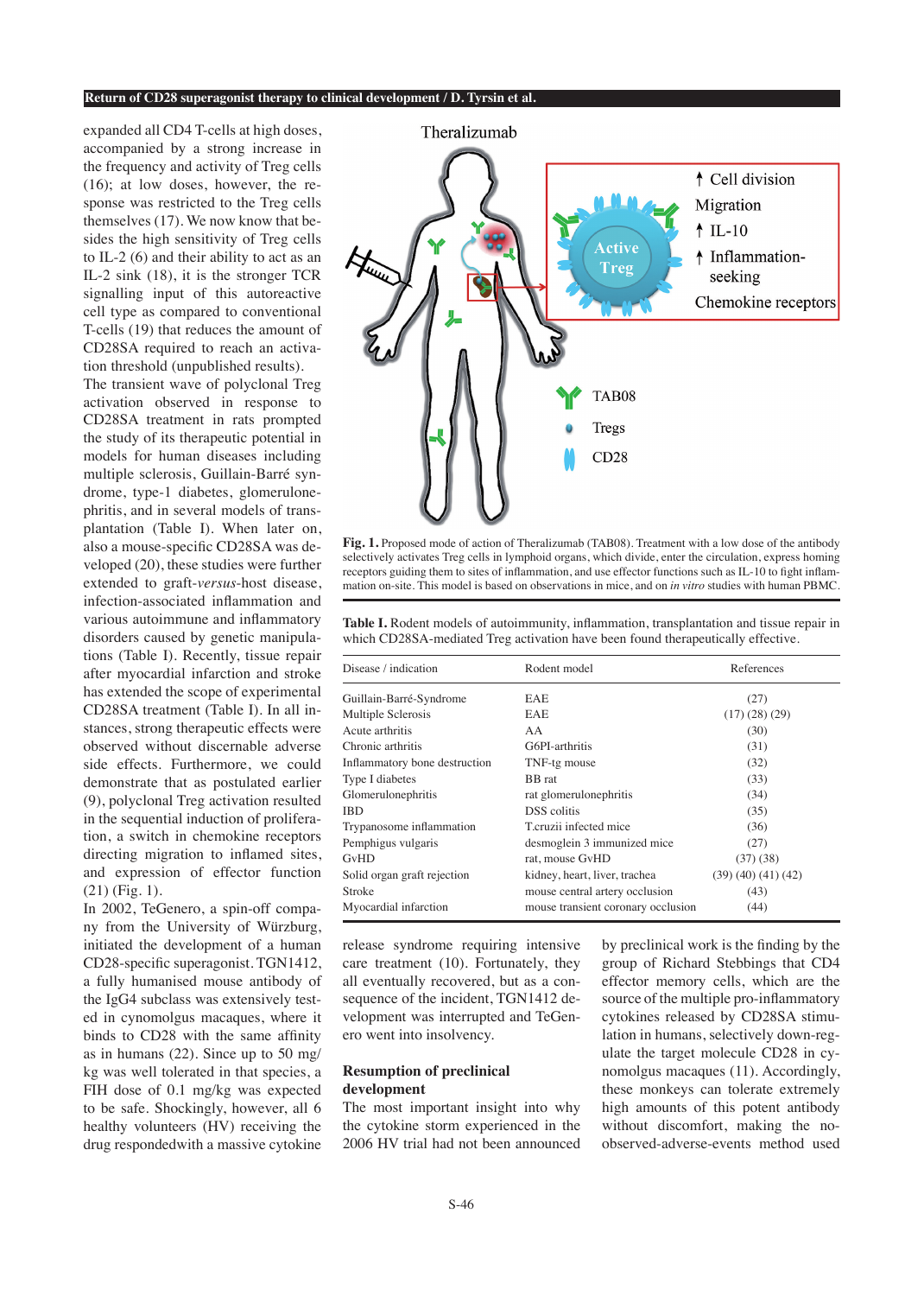to determine the FIH dose misleading. Furthermore, since in contrast to polyclonal T-cell activators addressing the TCR such as the CD3-specific mAb OKT3, PBMC cultures do not respond to TGN1412 with cytokine release, modified PBMC based *in vitro* assays were developed to reveal its stimulatory capacity and make it amenable to mechanistic analysis. Strong responses were indeed observed to plastic-immobilised TGN1412 (23). While this approach does reveal the stimulatory potential of the antibody, it precludes the establishment of dose-response relationships with soluble antibody as is applied in vivo. We therefore developed an alternative assay which allows to analyse the responses of PBMC Tcells to soluble CD28SA.

This "Restore" assay (for resetting Tcells to original reactivity) resets the signalling-defective circulating T-cells to tissue-like reactivity by culturing PBMC for 2 days at high density  $(24)$ . During the high density pre-culturing step, T-cells regain the cell contact dependent tonic signalling of the TCR which they exhibit in the tissues but lose during recirculation. Such basal TCR signals are an absolute requirement for signal transduction in response to CD28SA (14, 15). The Restore assay not only allows to study the cytokine and proliferative responses of PBMC to soluble CD28SA, it also repairs the poor the sensitivity of circulating memory CD4 (24) and CD8 (25) T-cells to microbial and tumourassociated antigens, making it a useful diagnostic tool.

With the help of the Restore assay, TheraMAB, the new owner of TGN1412, resumed development of the antibody, which was renamed TAB08. TAB08 titrations in Restore cultures from a large number of healthy donors, but also from patients suffering from rheumatoid arthritis (26), multiple sclerosis, systemic lupus erythematosus, and psoriasis (unpublished) were analysed for the dose requirements for both, the desired activation of regulatory T-cells, and the unwanted proinflammatory cytokine release from CD4 effector memory cells. Exactly as had been noted in rats and mice, Treg

cells turned out to require much lower CD28SA doses for activation and proliferation than conventional T-cells. Furthermore, inclusion of corticosteroids completely eliminated the toxic response seen at high TAB08 doses, while a substantial amount of Treg activation was corticosteroid-resistant (26), providing an additional safety net for clinical application.

# **Resumption of clinical development**

These encouraging findings led to the design of a new healthy volunteer trial, which started at 0.1 mg/kg, *i.e.* a 1000 fold lower dose than the one applied in the ill-fated trial of 2006 (Clinical trials identifier: NCT01885624). After careful monitoring of each patient, the dose was gradually increased to a maximum of 7 mg/kg, still well below what had been applied in the first HV trial. To our satisfaction, pro-inflammatory cytokine release remained completely absent, whereas at the highest doses employed, all volunteers responded with transient release of IL-10 into the circulation (26). Since IL-10 is a Treg signature cytokine, this strongly suggested that the desired selective activation of regulatory T-cells is possible if TAB08 is appropriately dosed.

## **A Phase Ib trial in RA patients**

Subsequently, a total of 18 patients with RA diagnosed at least 6 months earlier was performed (Clinical trials identifier: NCT01990157). TAB08 was applied in four weekly intervals, and laboratory parameters, adverse effects and clinical response were recorded. While the details of this trial are currently being prepared for publication, it can be summarised that adverse events (AEs) remained at an acceptable level (brief episodes of fever associated with circulating IL-6), and the majority of patients responded with ACR20 or higher scores. Obviously, this result awaits confirmation by a double blinded phase II study, which is currently under way.

## **Outlook**

If the encouraging proof-of-concept study of TAB08 in RA patients will be confirmed in phase II, transient polyclonal Treg stimulation by CD28SA may provide a novel approach to the treatment of other immunopathologies and inflammatory disorders as well. Whilst the individual effector mechanisms mediating pathology vary between such diseases and hence are currently addressed by an array of different mAb or soluble receptor fusion proteins, the power of transient controlled polyclonal Treg activation lies in the versatility of this cell type in interfering with most of these pathomechanisms through a set of countermeasures including interruption of co-stimulation, provision of anti-inflammatory cytokines, cytokine elimination, induction of apoptosis in pathogenic immune cells and immunomodulatory interactions between cell surface receptors on Treg and target cells. It is an interesting parallel that both, IL-2 and CD28SA therapy, were initially wrought with strong toxicity due to activation of effector cells (which, in case of IL-2, was intended to fight tumours) and vascular leakage. Now, at much reduced doses, both agents appear to be useful to activate the control of immunopathology by regulatory T-cells. Further clinical studies are eagerly awaited with the hope that this strategy will help those who do not respond to the current standard treatments.

#### **References**

- 1. MIYARA M, GOROCHOV G, EHRENSTEIN M, MUSSET L, SAKAGUCHI S, AMOURA Z: Human FoxP3+ regulatory T cells in systemic autoimmune diseases. *Autoimmun Rev* 2011; 10: 744-55.
- 2. BURZYN D, KUSWANTO W, KOLODIN D *et al.*: A special population of regulatory T cells potentiates muscle repair. *Cell* 2013; 155: 1282-95.
- 3. CIPOLLETTA D: Adipose tissue-resident regulatory T cells: phenotypic specialization, functions and therapeutic potential. *Immunology* 2014; 142: 517-25.
- 4. ZORN E, NELSON EA, MOHSENI M *et al.*: IL-2 regulates FOXP3 expression in human CD4+CD25+ regulatory T cells through a STAT-dependent mechanism and induces the expansion of these cells in vivo. *Blood* 2006; 108: 1571-9.
- 5. KLATZMANN D, ABBAS AK: The promise of low-dose interleukin-2 therapy for autoimmune and inflammatory diseases. *Nat Rev Immunol* 2015; 15: 283-94.
- 6. MIYARA M, YOSHIOKA Y, KITOH A *et al.*: Functional delineation and differentiation dynamics of human CD4+ T cells expressing the FoxP3 transcription factor. *Immunity* 2009; 30: 899-911.